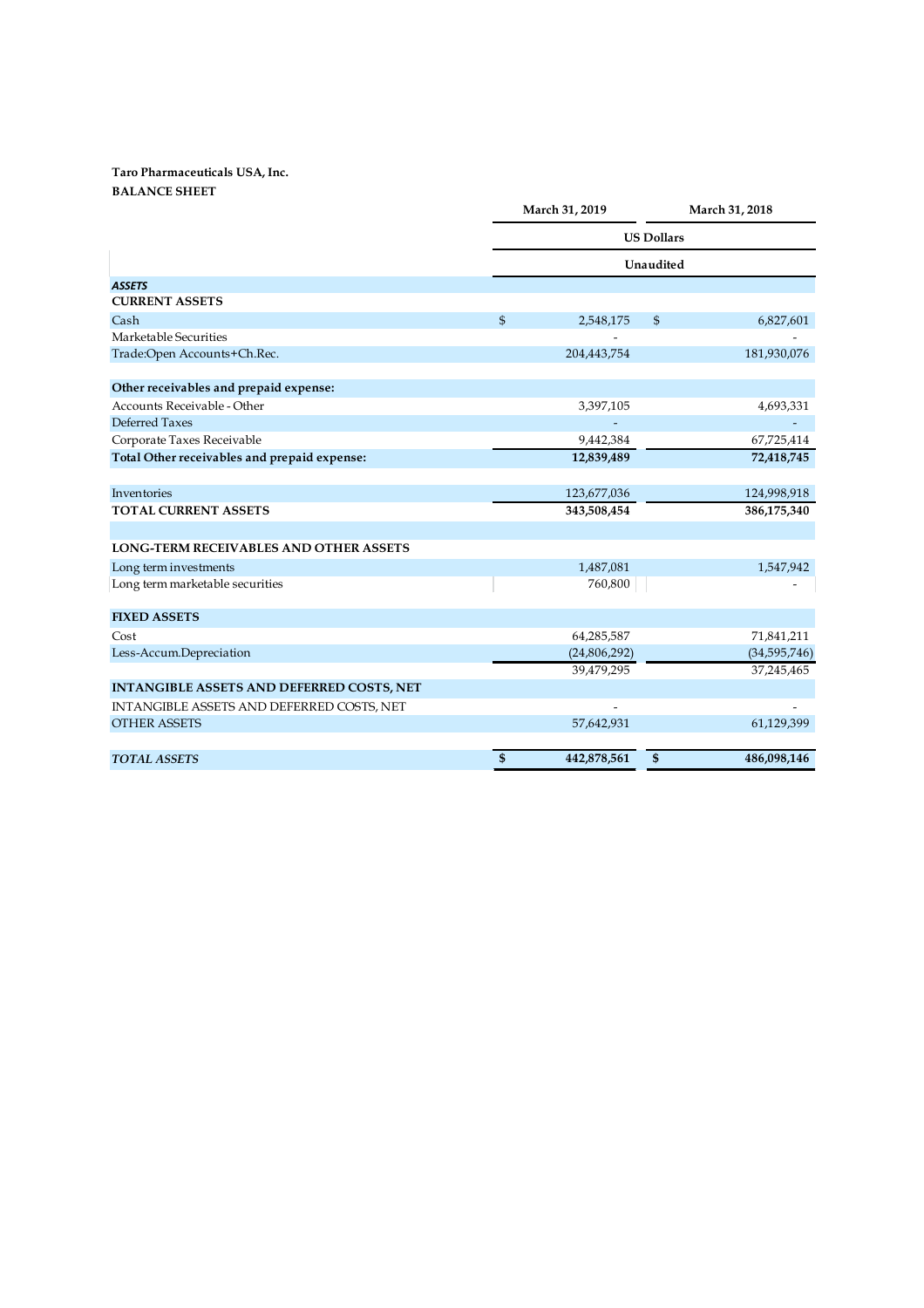## Taro Pharmaceuticals USA, Inc. BALANCE SHEET

|                                            | March 31, 2019    | March 31, 2018    |  |  |
|--------------------------------------------|-------------------|-------------------|--|--|
|                                            | <b>US Dollars</b> |                   |  |  |
|                                            |                   | Unaudited         |  |  |
| LIABILITIES AND SHAREHOLDERS' EQUITY       |                   |                   |  |  |
| <b>CURRENT LIABILITIES</b>                 |                   |                   |  |  |
| Accounts payable: Suppliers                | 5,080,873         | 2,024,311         |  |  |
|                                            |                   |                   |  |  |
| Other current liabilities:                 |                   |                   |  |  |
| Returns reserve                            | 59,848,184        | 68,182,053        |  |  |
| <b>Intercompany Payables</b>               | 347,436,470       | 390,853,519       |  |  |
| Employees and payroll accruals             | 8,511,430         | 6,102,759         |  |  |
| Legal and audit fees                       | 1,035,086         | 488,750           |  |  |
| Accrued Expenses Payable - Others          | 36,288,233        | 44,159,978        |  |  |
| <b>Taxes Payable</b>                       | 126,305           | 56,685            |  |  |
| <b>TOTAL Other current liabilities</b>     | 453,245,708       | 509,843,744       |  |  |
| Deferred Taxes                             |                   | 730,833           |  |  |
| Amount Accrued/Other long term             |                   |                   |  |  |
| TOTAL LONG TERM LIABILITIES                |                   | 730,833           |  |  |
| <b>SHAREHOLDERS' EQUITY</b>                | (15,448,021)      | (26,500,742)      |  |  |
| TOTAL LIABILITIES AND SHAREHOLDERS' EQUITY | \$<br>442,878,560 | \$<br>486,098,146 |  |  |

Taro Pharmaceuticals USA, Inc. STATEMENTS OF OPERATIONS

|                                     |    | For the Year Ended<br>March 31, 2019 |    | For the Year Ended<br>March 31, 2018 |  |
|-------------------------------------|----|--------------------------------------|----|--------------------------------------|--|
|                                     |    |                                      |    |                                      |  |
|                                     |    | <b>US Dollars</b>                    |    |                                      |  |
|                                     |    | Unaudited                            |    |                                      |  |
| Sales - Income                      | \$ | 528,517,121                          | \$ | 537,592,551                          |  |
| Cost of Sales                       |    | 460,031,346                          |    | 463,536,706                          |  |
| Cost of Sales Impairment            |    |                                      |    |                                      |  |
| <b>Gross Profit</b>                 |    | 68,485,775                           |    | 74,055,845                           |  |
| Research & Development              |    | 278,728                              |    | (286,752)                            |  |
| Selling and Marketing Expenses      |    | 29,034,121                           |    | 29,084,249                           |  |
| General and Administrative Expenses |    | 19,497,697                           |    | 20,692,605                           |  |
| Settlements and loss contingencies  |    |                                      |    |                                      |  |
| <b>Operating Income</b>             |    | 19,675,229                           |    | 24,565,743                           |  |
| <b>Financial Expenses</b>           |    | 9,562,767                            |    | 16,411,667                           |  |
| Other Income                        |    | (1,511,253)                          |    | (2,055,020)                          |  |
| Income before taxes on Income       |    | 11,623,715                           |    | 10,209,096                           |  |
| Taxes on Income                     |    | 570,994                              |    | 44,504,008                           |  |
| Net (loss) income for the period    |    | 11,052,721                           | \$ | (34,294,912)                         |  |